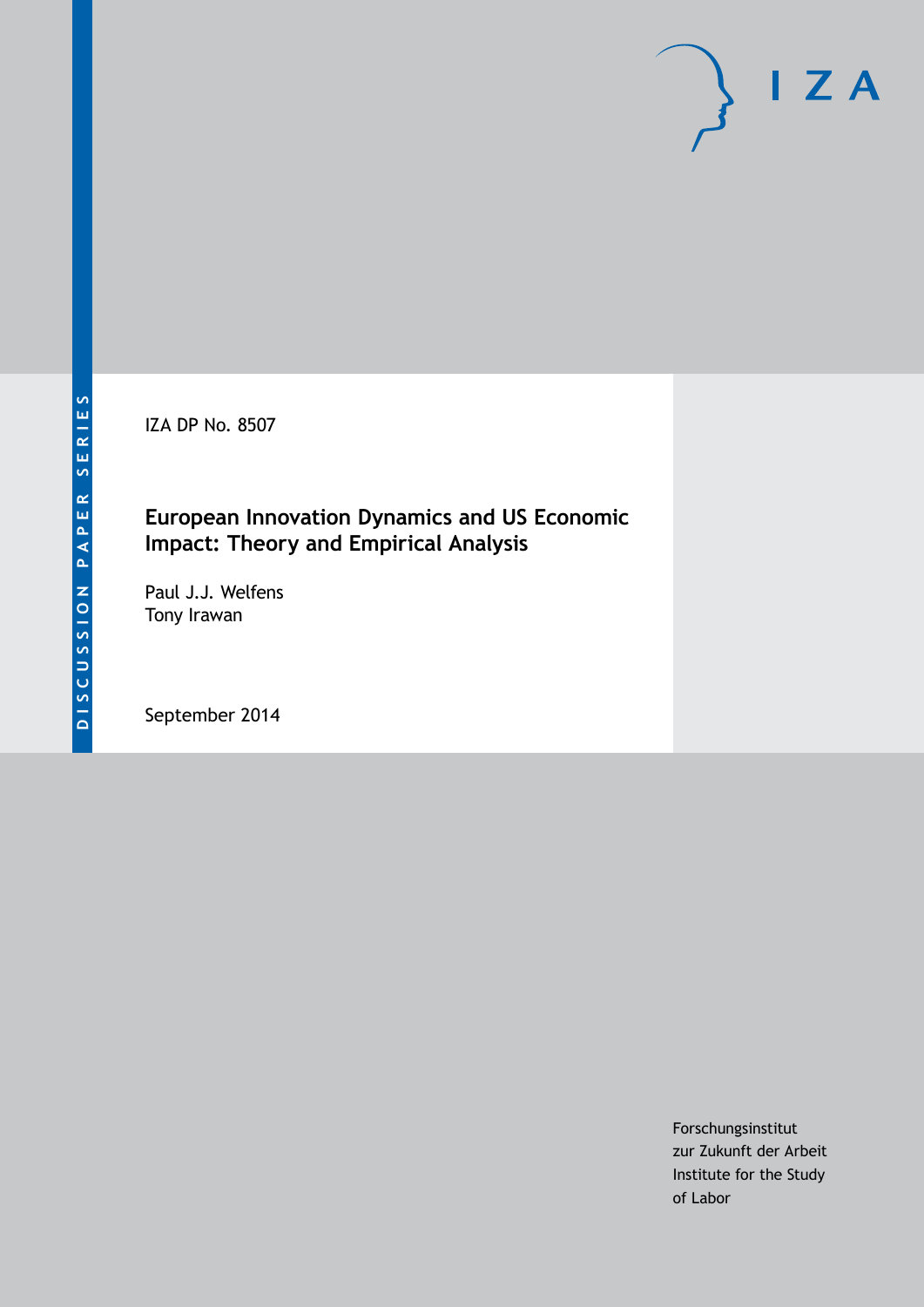# **European Innovation Dynamics and US Economic Impact: Theory and Empirical Analysis**

### **Paul J.J. Welfens**

*EIIW and Schumpeter School, University of Wuppertal, Sciences Po, IZA and AICGS/Johns Hopkins University*

### **Tony Irawan**

*Schumpeter School and EIIW, University of Wuppertal and Bogor Agricultural University, Indonesia*

> Discussion Paper No. 8507 September 2014

> > IZA

P.O. Box 7240 53072 Bonn Germany

Phone: +49-228-3894-0 Fax: +49-228-3894-180 E-mail: [iza@iza.org](mailto:iza@iza.org)

Any opinions expressed here are those of the author(s) and not those of IZA. Research published in this series may include views on policy, but the institute itself takes no institutional policy positions. The IZA research network is committed to the IZA Guiding Principles of Research Integrity.

The Institute for the Study of Labor (IZA) in Bonn is a local and virtual international research center and a place of communication between science, politics and business. IZA is an independent nonprofit organization supported by Deutsche Post Foundation. The center is associated with the University of Bonn and offers a stimulating research environment through its international network, workshops and conferences, data service, project support, research visits and doctoral program. IZA engages in (i) original and internationally competitive research in all fields of labor economics, (ii) development of policy concepts, and (iii) dissemination of research results and concepts to the interested public.

<span id="page-1-0"></span>IZA Discussion Papers often represent preliminary work and are circulated to encourage discussion. Citation of such a paper should account for its provisional character. A revised version may be available directly from the author.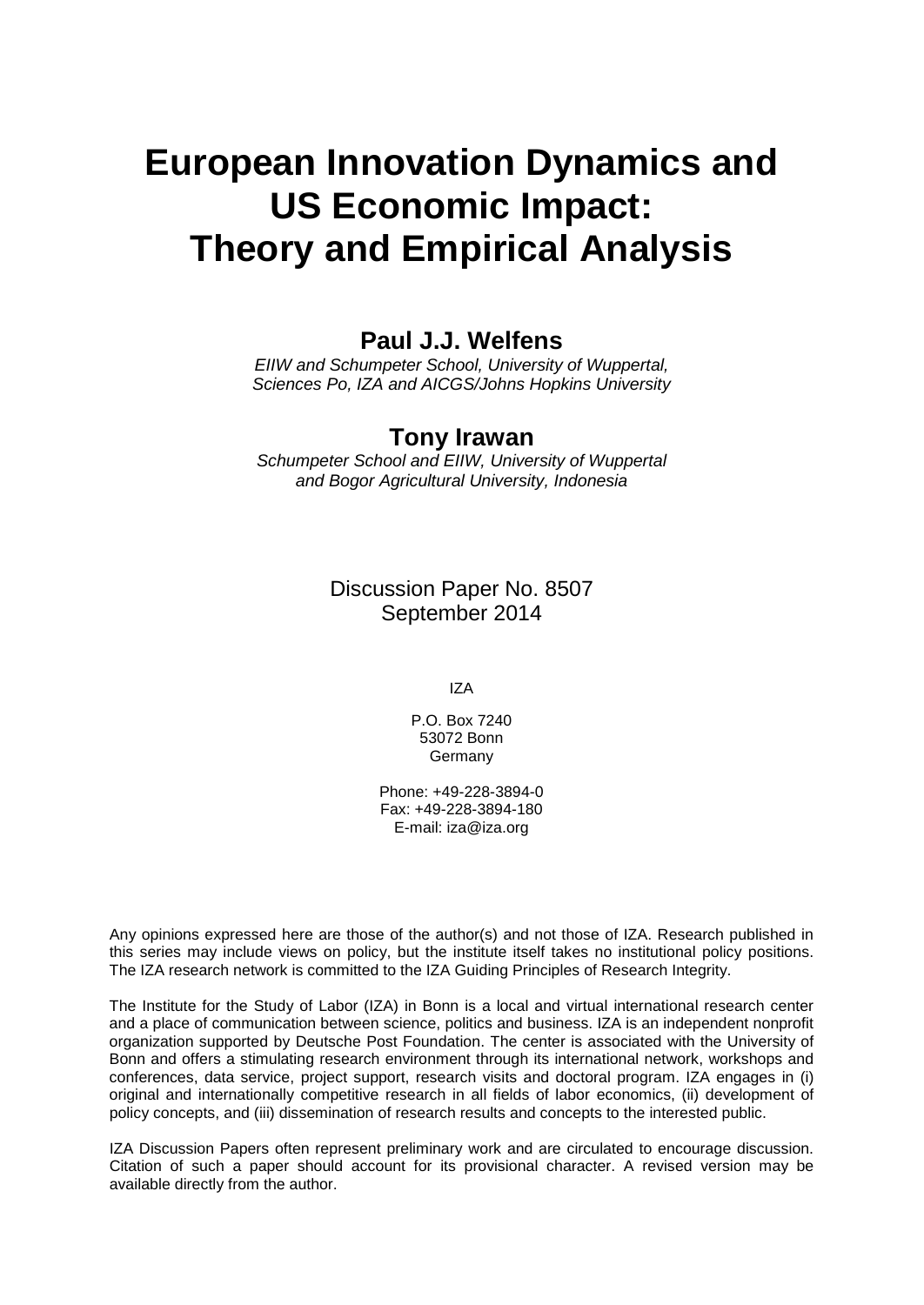IZA Discussion Paper No. 8507 September 2014

# **ABSTRACT**

## **European Innovation Dynamics and US Economic Impact: Theory and Empirical Analysis[\\*](#page-1-0)**

The role of product innovations is growing in the world economy, and the EU and the US are key players here. The analysis presented herein explains product innovations in the EU25 for the period 2006-2012, namely through lagged R&D (relative to GDP), cumulated FDI inflows (relative to the host country capital stock) and cumulated FDI inflows (relative to the host country capital stock), joint internet intensity, broadband intensity and potential competition. For the first time we can offer a broad analysis of product innovation dynamics in Europe which should be the basis for not only better supply-side policy in EU countries and growth policy, respectively, but it also suggests a strong role for international digital communication in relation to product innovation dynamics. Moreover, the approach provides new important arguments in favor of the TTIP negotiations between the US and the EU and it suggests a broader analytical link between trade, FDI, innovation, employment and output growth.

JEL Classification: F21, F15, O31

Keywords: innovation, foreign direct investment, TTIP negotiation

Corresponding author:

Paul J.J. Welfens University of Wuppertal Rainer-Gruenter-Str. 21 42119 Wuppertal Germany E-mail: [welfens@eiiw.uni-wuppertal.de](mailto:welfens@eiiw.uni-wuppertal.de)

\* We appreciate editorial support of David Hanrahan (EIIW); the usual disclaimer applies.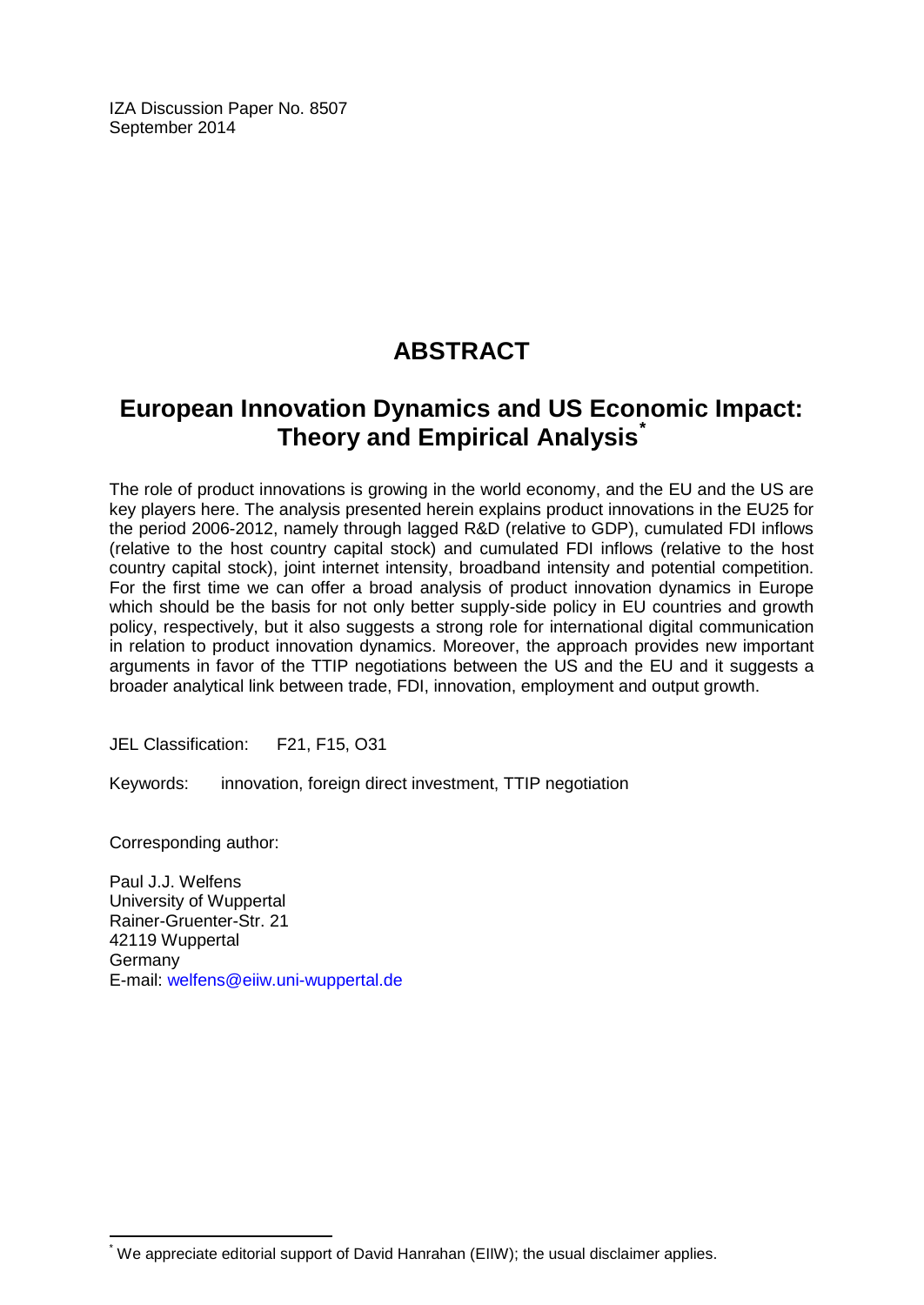# **Table of Content**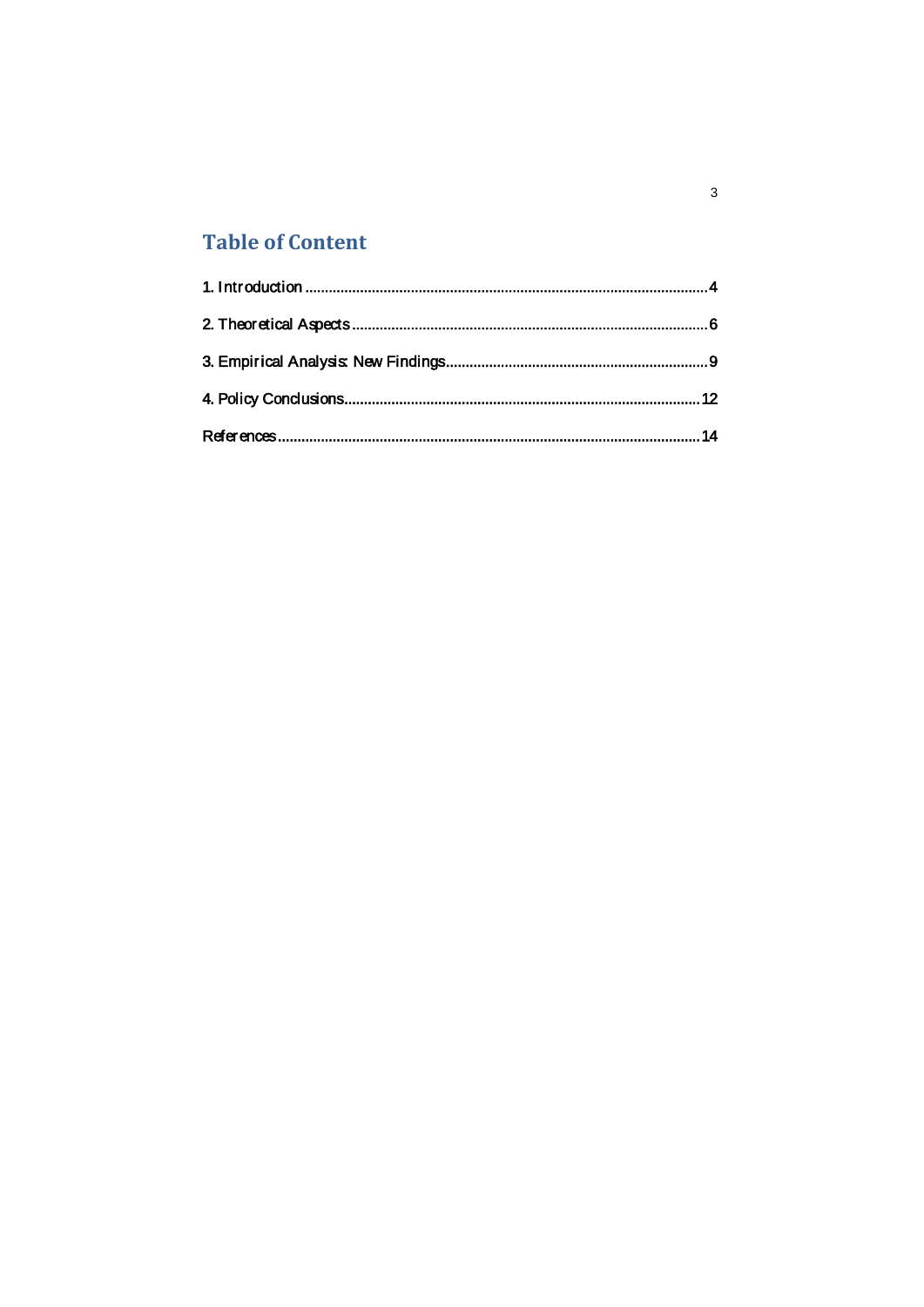### <span id="page-4-0"></span>**1. Introduction**

The dynamics of process innovations have received broad attention in the literature while much less attention has been devoted to product innovations. There are few exceptions in the advanced macroeconomic analysis; e.g. Welfens (2011) has presented a Mundell Fleming model with product innovations where such innovations stimulate consumption and exports; in a modified approach product innovations also affect the demand for money and additionally the role of inward FDI is considered (Welfens, 2014b); product innovations raise the equilibrium real output and affect key policy multipliers and foreign direct investment – relative to the domestic capital stock – is an important variable in a Schumpeterian Mundell Fleming model. As regards the economic relevance of product innovations in a transatlantic perspective one may point out that the medium term trade and foreign direct investment (FDI) dynamics associated with the Transatlantic Trade and Investment Partnership (TTIP) project could go along with higher FDI and increased innovation intensity (Irawan and Welfens, 2014); at the same time it should be emphasized that traditional TTIP modeling has largely ignored the role of foreign direct investment dynamics and innovations.

Patents are an obvious source for relevant data for innovation dynamics – but not all innovative products and services are covered by patents - and a considerable share of patents are related to process innovations; patents obtained by firms in the sector of machinery and equipment and also in transport equipment can be classified to a large extent as reflecting process innovations. Product innovations are rather difficult to define in a clear way. There is, however, a broad body of literature on the diffusion of product innovations (i.e. Gort and Konakayama, 1978; Gort and Klepper, 1982; Jovanovic and Lach, 1989; Agarwal and Bayus, 2002). Javanovic/Lach (1997) have shown that US output variance – relative to trend – is influenced by product innovations: roughly 20% of output variance is explained by product innovations. As regards the empirical analysis of product innovations there is a narrow range of studies; e.g. for Taiwan Lin and Lin (2010) have presented evidence that both inward FDI and outward FDI plus trade have an effect on product innovations (as covered by survey data for firms).

Key issues in product innovations concern macroeconomic issues, namely to what extent output, the price level and the exchange rates are affected by product innovations. Typically, product innovations will be launched in lead markets in which the demand for novel products is relatively high  $-$  e.g. as a consequence of high per capita income - and where the responsiveness of consumers/users is considerable so that firms can benefit from a fast feedback from consumers/users (Beise, 2005). Effectively the demand side co-determines the first user advantages of firms.

Product innovations may typically be expected to play a strong role in leading OECD countries so that the US, EU countries, Switzerland, Norway, Japan, Korea and a few other countries should get particular attention with both respect to empirical aspects and to policy issues. In open economies there are three natural bridges across countries when it comes to product innovations: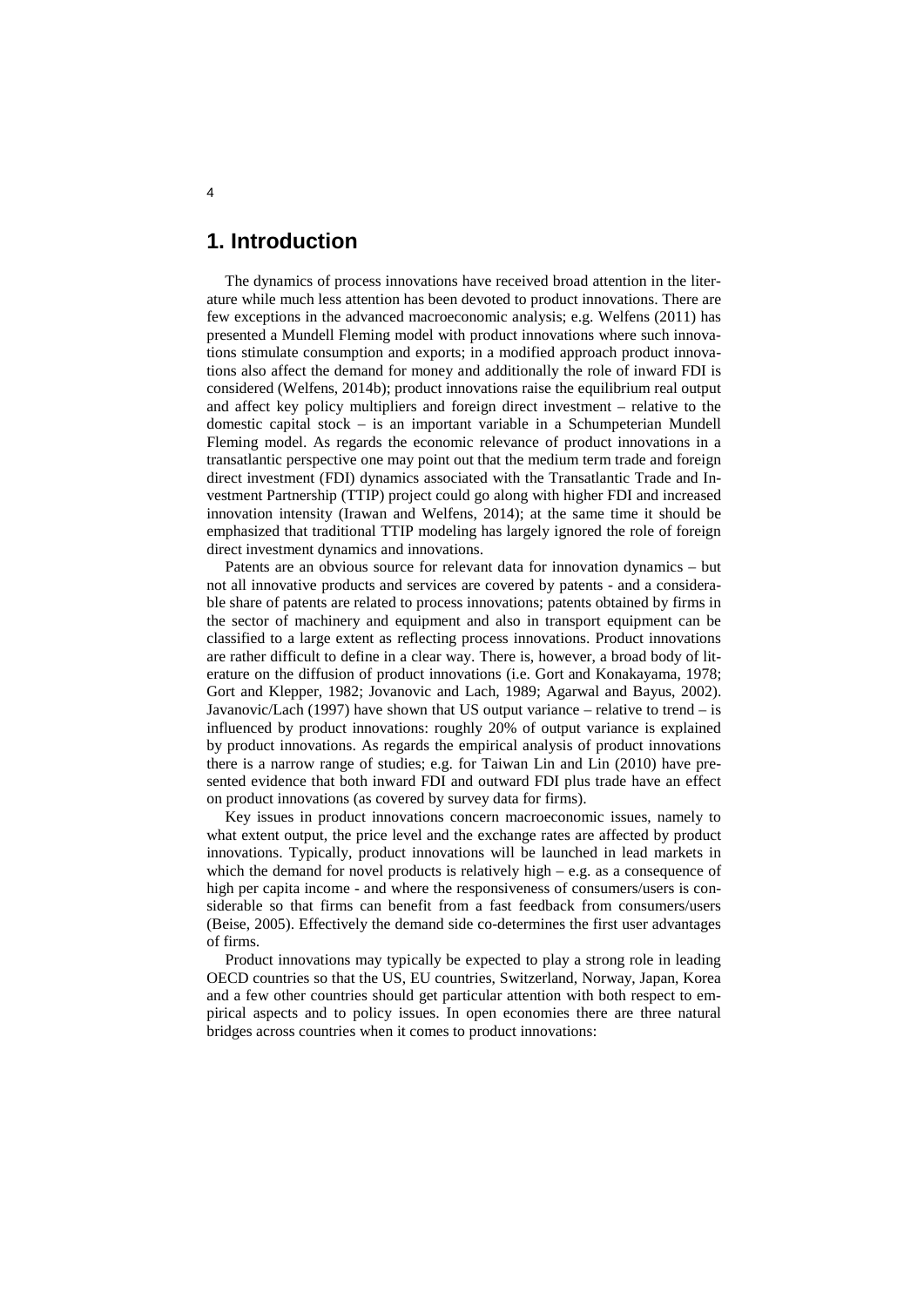- Trade among OECD countries will be relatively high as the real GDP of these countries is relatively high – however, there could be, of course, spatially determined trading patterns as is indicated by standard gravity modeling.
- Multinational companies will play a major role: In the case of horizontal foreign direct investment one may immediately expect that foreign subsidiaries will quickly launch similar product innovations as those launched in the markets of the parent country; hence FDI inflows from a leading OECD country into EU countries could be a driver of product innovations in EU countries. There are certain information transmission links that should be relevant for getting news on product innovations in the countries considered and in the US, respectively. To some extent we follow the logic emphasized by Jungmittag and Welfens (2009) who have shown, in an augmented trade gravity modeling, that international telecommunications between countries i and j are highly significant for international trade dynamics of EU countries. In the modern digital age one may, however, focus rather on a joint internet variable.

The specific interest of our research focus is to understand European innovation dynamics and the role of US companies for those Schumpeterian dynamics; as product innovations often require production with new machinery and investment such innovations are linked with process innovations – the latest vintage of machinery will typically stand for such innovations.

Subsequently we will take a look at first at theoretical considerations before the following sections present empirical findings and then the policy implications. The key insights in this paper are for EU countries that, besides past R&D (relative to GDP) cumulated inward FDI from the US – a country considered as leading in product innovations in many fields – , are highly significant for product innovations in the EU; this is a new finding along with the result that "joint communication density", namely the internet density in EU host countries and in the US significantly contribute to product innovations in the EU; moreover, the broadband density is an additional impact factor for product innovations. This suggests again that ICT dynamics are often underestimated in Economics (Welfens/Perret, 2014). There also is evidence that potential competition plays a role for product innovations.

All this has interesting implications for policymakers, but also for the dynamics of current account behavior of the euro area (and the US). From a Vernon-type product cycle trade approach one would clearly conclude that FDI inwards dynamics and OECD internet expansion dynamics have a strong impact on the current account position of the EU and the euro area, respectively. Since one may expect that product innovation improve the current account position there is a double benefit of EU inward FDI inflows from the US: There is more long term current account financing and there are impulses for product innovations and hence transitorily higher exports in the future.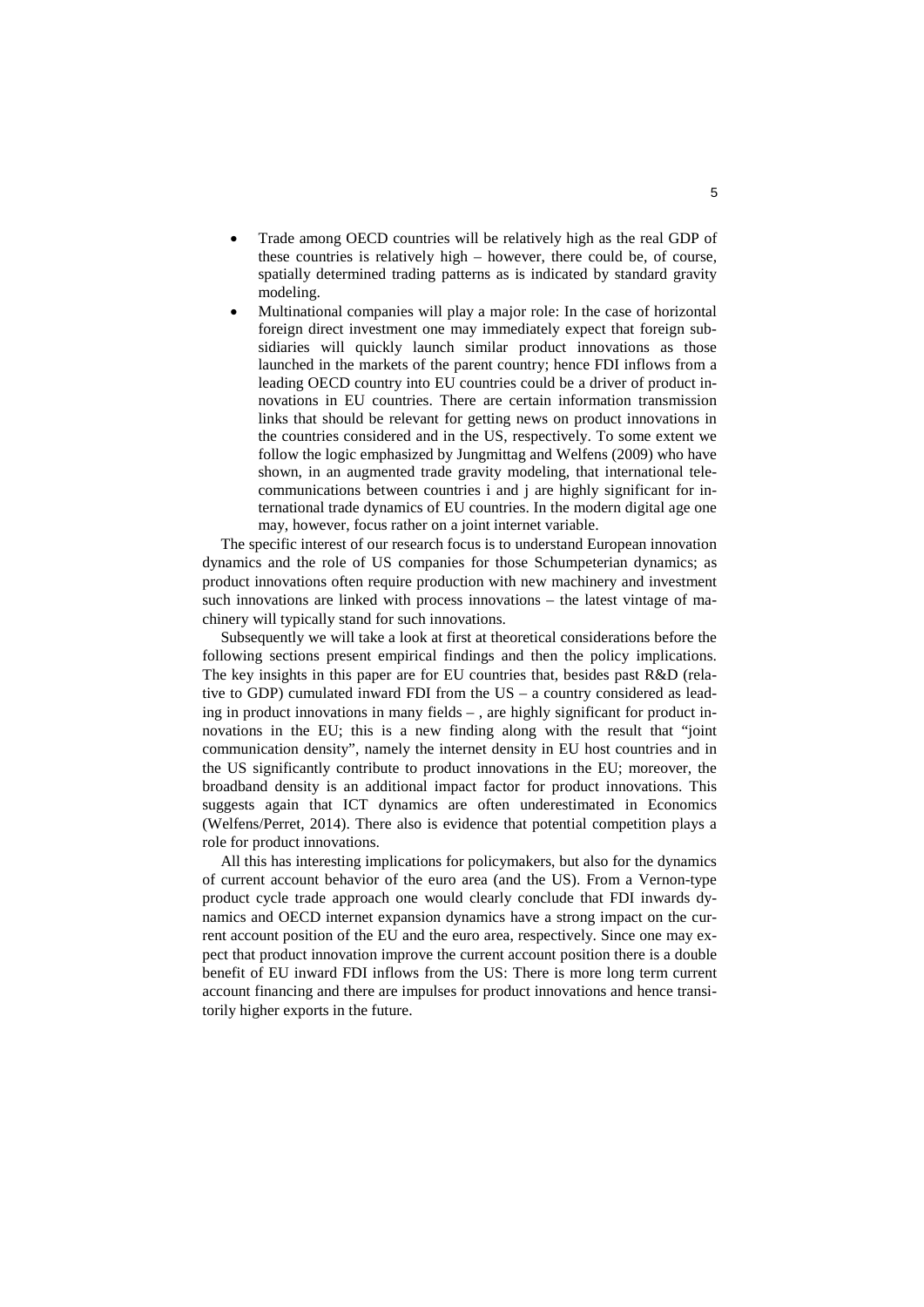#### <span id="page-6-0"></span>**2. Theoretical Aspects**

Product innovations can stimulate demand in relevant markets and firms launching product innovations will typically fetch higher prices than firms offering only standardized products. If marginal production costs are given product innovations can be understood as an upward rotation of the demand curve – the saturation point is unchanged, but the prohibitive price is raised (e.g. as in the case of introducing color TV sets in an initial product setting with black and white TV sets). If there is only one firm that launches the product innovation the firm will have a monopoly position and it will enjoy transitorily high profits. As opposed to this particular product innovation setting, one also could consider a market with differentiated products: all firms provide particular products: From a microeconomic perspective a market with differentiated products – if that is what product innovation means – is characterized by an equilibrium in which the long run average cost curve is tangent to the demand curve. The quantity is lower and the price is higher than under perfect competition whose long run equilibrium is characterized by firms producing in the minimum of the average cost curve which itself is a point of the marginal cost curve (assuming positive marginal costs). Differentiated products could be particularly expected in a market with a wide oligopoly where the product of firm i will encourage firm j to also launch additional product innovations. Bertschek (1995) and Blind/Jungmittag (2004) have presented empirical evidence inward FDI – and trade - can explain innovation dynamics in host countries.

Product innovations can represent products that offer more inherent services, have a longer life time or offer specific prestige. For example new perfumes are not necessarily offering more services and rarely will they last longer, but a specific prestige could be associated with a certain brand name. The fact that the price of product innovations often are above the price of standard products often gives a certain exclusivity that is part of the "prestige utility" obtained by customers willing to use novel products. It is not clear whether or not the rise of the price for a product innovation – compared to a standard benchmark product – will raise more than utility of the consumers/user. If the utility is rising more than the price there is an analytical challenge with respect to calculating hedonic prices. To put this in a different perspective: If the quality of all products is raised through product innovations and prices increase less than utility, one may argue that the effective general price level has decreased so that a wave of product innovations in a specific setting of rather modest price increases will go along with a positive aggregate real income effect. In open economies this can also be relevant for partner countries with whom the innovative home country (country I) has trading relations or foreign direct investment links; alternatively, the innovative country could be country II, but again one may raise the question about the relevance of trade links and foreign direct investment links.

If product innovation concerns intermediate tradable products the importing country will benefit by the ability of firms selling final product – at home or in the world market – to fetch higher prices than before. Assuming that Schumpeterian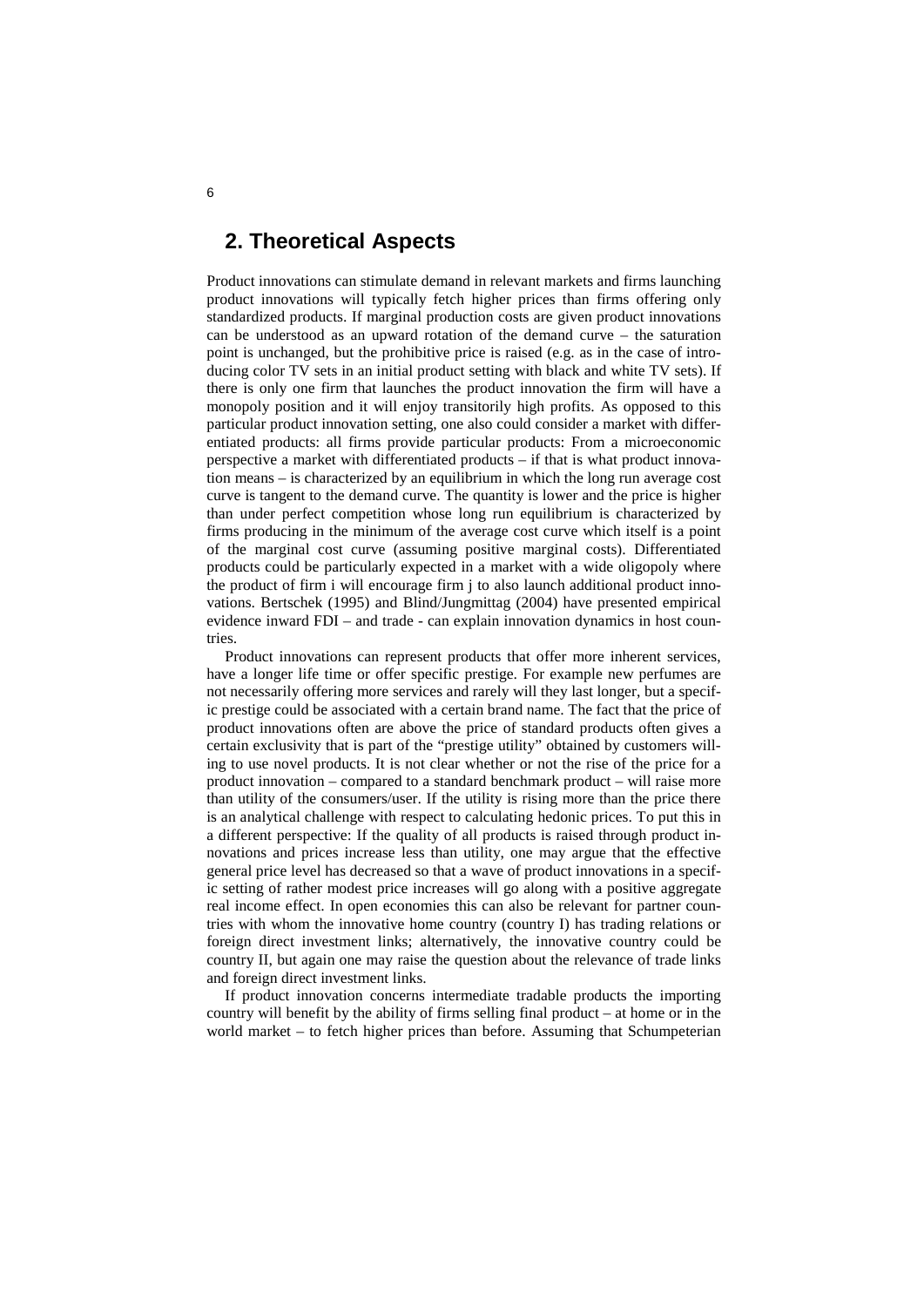rents are raising along the value-added chain, that is the final producer gets an over proportionate share of the increase in the export unit value (in case the novel final product is exported), countries that are specialized at the end of the valueadded chain will have relatively large welfare gains from product innovations in the field of intermediate products. To the extent that intermediate product innovations come from offshoring, the respective multinational company is likely to get the whole Schumpeterian rent from the product innovation recorded for the final product. Here one has a certain problem with surveys among firms in the home country and abroad since product innovations recorded abroad could concern intermediate products for a final product assembled in country I – in this case the same product is covered under product innovations twice; to cope with this problem one would have to add the question whether the product innovation is mainly due to intermediate foreign product innovations, to both domestic product innovation activities and intermediate foreign product innovations or to domestic product innovation activities only.

As regards the role of inward FDI inflows actual cumulated FDI relative to the capital stock should be a relevant driver of product innovations in the host country: With US multinational subsidiaries active in the EU countries (or other host countries) one may expect that innovative US companies – US multinationals in particular – will positively affect product innovations in host countries. However, considering the role of potential competition in some cases the presence of MNCs in host countries is not the only important factor – proxied by the stock of inward FDI relative to the capital stock – but potential competition could also stimulate product innovations. Assuming, in line with the role of FDI gravity models, that the distance to the headquarter country negatively affects FDI flows one can take distance to the leading OECD country as a proxy for potential competition.

Among the related body of literature relevant for product innovations there is a rather limited number of papers. Faber/Hesen (2004) is an important contribution as patents in 15 EU countries 1992-96 are shown to depend on product innovation sales; and both national innovation performance indicators are shown to largely depend on similar macro- and micro-economic conditions, however, they differ in additional explanatory variables of the national innovation system, namely governmentally regulated institutional conditions for patents and firm specific traits for sales of product innovations. In the subsequent analysis product innovations of EU countries are the key focus of analysis and 25 countries are covered for the period 2006-2012.

Product innovation dynamics in EU countries are covered by the EU innovation scoreboard. The performance of the research and innovation of each EU country is measured using a composite index which is known as the Summary Innovation Index (SII). The Summary Innovation Index covers three main aspects (enablers; firm activities and outputs) and 8 innovation dimensions (human resources; open, excellent research system; finance and support; firm investment; linkages and entrepreneurship; intellectual assets; innovators; economic effects). In total, the composite index captures 25 indicators.

The subsequent table gives some insights into product innovations across EU countries – there is indeed some variety of product innovation dynamics. Note that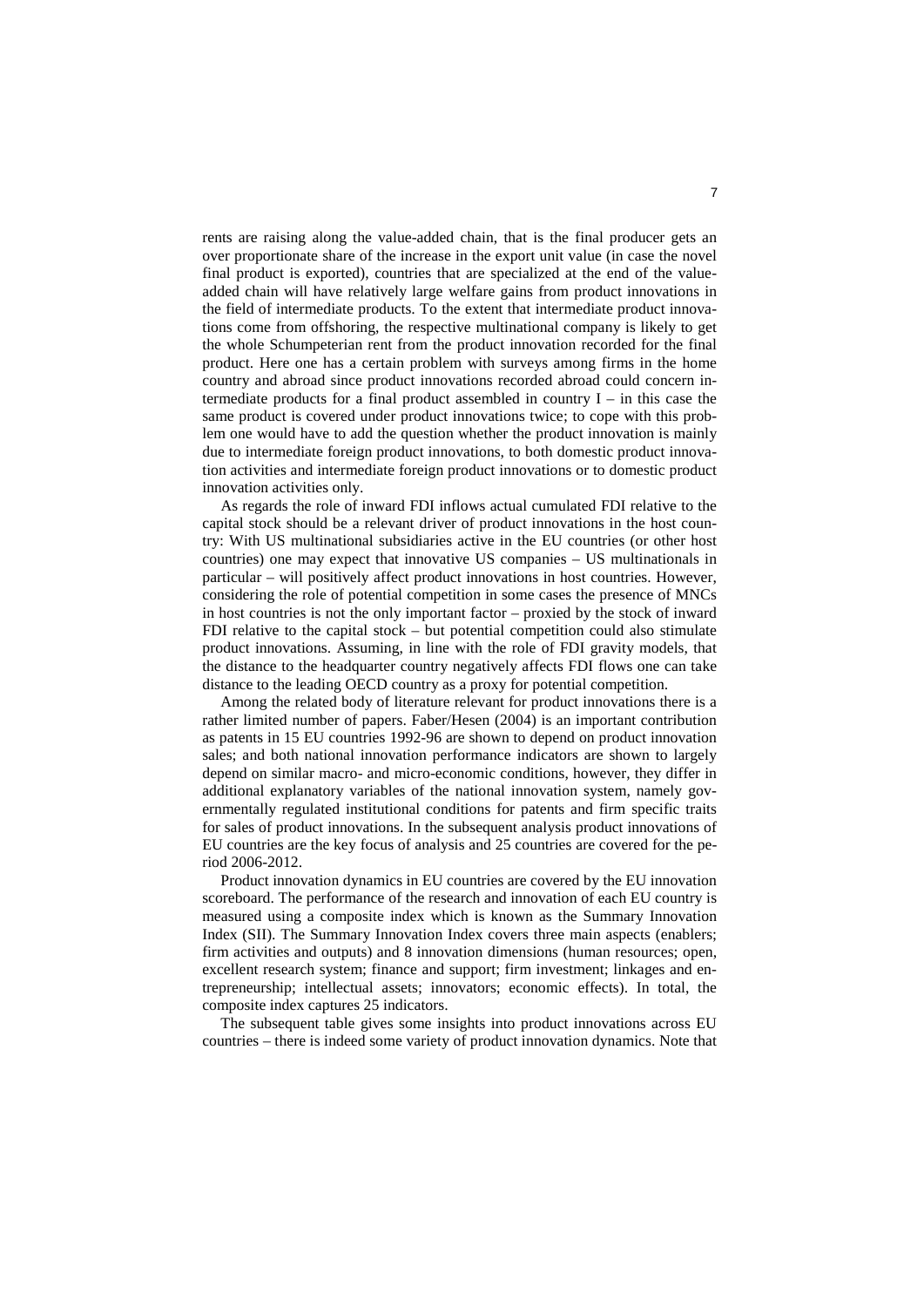the countries have been ordered by per capita income at purchasing power parity; naturally, one should expect product innovations to play a rather important role in high income countries since the demand structure will be shaped by a high share of expenditures for differentiated products: the latter is often synonymous for product innovations.

Country 2013 2012 2011 2010 2009 2008 2007 2006 EU 0.554 0.545 0.532 0.531 0.516 0.504 0.506 0.493 Luxembourg | 0.646 0.627 0.593 0.601 0.616 0.594 0.593 0.57 Austria 0.599 0.599 0.583 0.571 0.597 0.583 0.527 0.516 Ireland 0.606 0.594 0.586 0.568 0.574 0.554 0.569 0.567 Netherlands 0.629 0.644 0.6 0.596 0.591 0.583 0.566 0.561 Sweden 1 0.75 0.752 0.746 0.739 0.737 0.732 0.729 0.732 Denmark 1 0.728 0.722 0.697 0.705 0.673 0.657 0.693 0.684 Germany 10.709 0.708 0.694 0.701 0.687 0.671 0.656 0.646 Belgium 0.627 0.627 0.612 0.605 0.597 0.594 0.601 0.588 Finland 1 0.684 0.685 0.685 0.676 0.67 0.66 0.631 0.63 France 0.571 0.579 0.57 0.567 0.541 0.53 0.523 0.517 United Kingdom 0.613 0.618 0.617 0.616 0.585 0.575 0.601 0.59 Italy 0.443 0.446 0.427 0.427 0.406 0.394 0.393 0.38 Spain 0.414 0.411 0.395 0.391 0.395 0.389 0.381 0.375 Cyprus  $\begin{bmatrix} 0.501 & 0.498 & 0.499 & 0.48 & 0.461 & 0.485 & 0.411 & 0.414 \end{bmatrix}$ Slovenia 19.513 0.495 0.508 0.481 0.474 0.458 0.431 0.427 Czech Republic 0.422 0.405 0.416 0.411 0.374 0.369 0.39 0.374 Greece 0.384 0.38 0.372 0.37 0.379 0.375 0.349 0.353 Portugal 0.41 0.402 0.415 0.42 0.396 0.374 0.33 0.314 Slovakia 0.328 0.35 0.304 0.299 0.312 0.304 0.302 0.296 Estonia 0.502 0.488 0.474 0.453 0.452 0.411 0.382 0.388 Lithuania 0.289 0.271 0.26 0.24 0.239 0.233 0.254 0.241 Poland 10.279 0.268 0.282 0.272 0.276 0.265 0.275 0.263 Hungary 0.351 0.335 0.344 0.341 0.315 0.314 0.303 0.298 Latvia 0.221 0.234 0.228 0.216 0.209 0.195 0.188 0.174 Romania 0.237 0.229 0.258 0.24 0.257 0.242 0.219 0.208 Bulgaria 0.188 0.191 0.234 0.232 0.198 0.189 0.168 0.158

**Table 1. Product Innovations in Selected EU Countries (countries are ordered by per capita income – on the basis of purchasing power parity figures; 2012)**

Source: Innovation Union Scoreboard database, 2014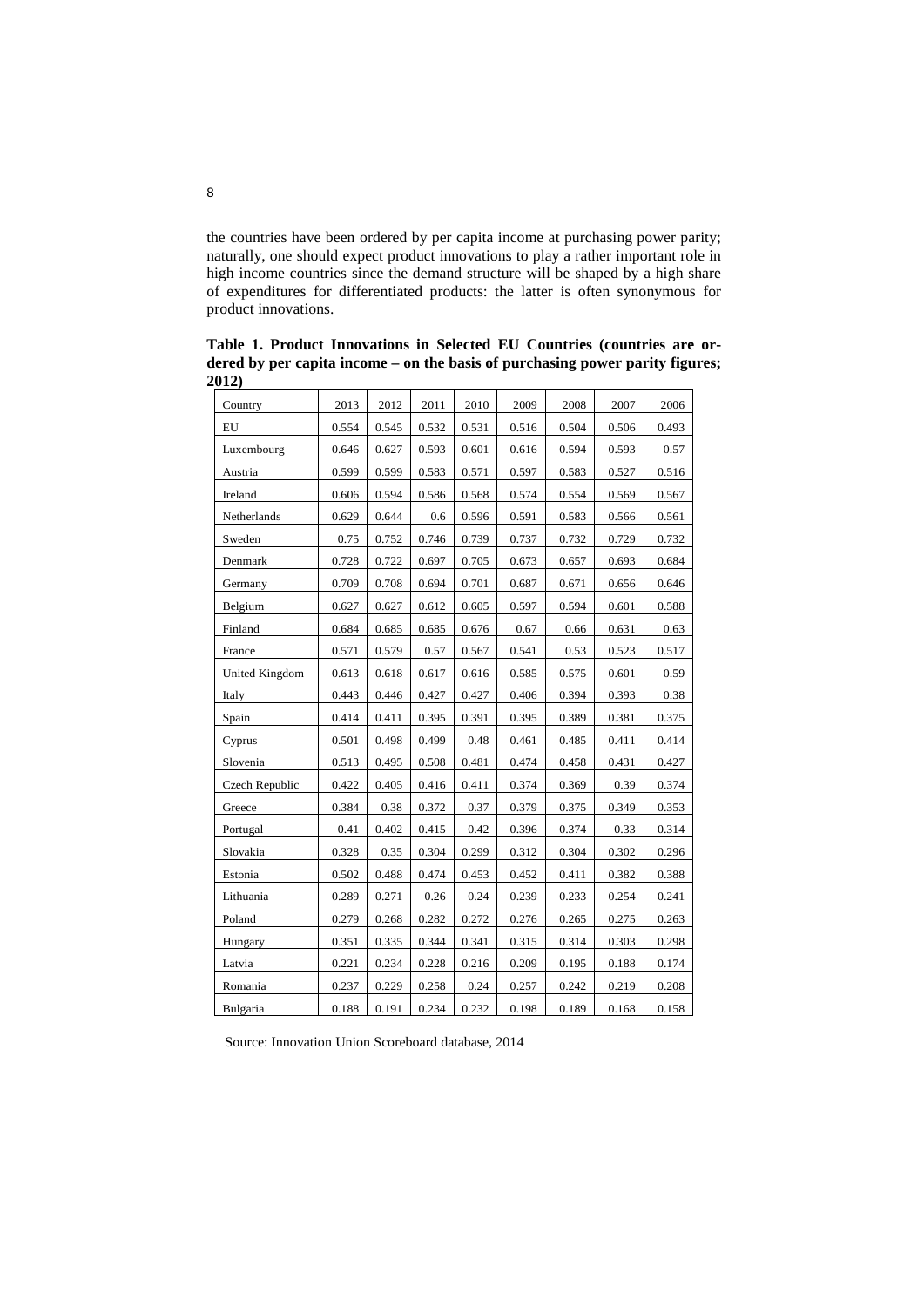#### <span id="page-9-0"></span>**3. Empirical Analysis: New Findings**

As discussed in the previous section, Schumpeterian dynamics and innovation, respectively, can be determined by several factors. The basic hypothesis here is that innovations are a positive function of lagged R&D relative to GDP, the US FDI inward stock relative to the host country capital stock and a joint communication variable (internet density of the host country times US internet density); the latter is a proxy for communication channels about innovations, where several aspects could be relevant for innovations – there could be an awareness affect and international social network effects that are typical for popularity waves or fads in high per capita income markets. It is obvious that past research and development – relative to gross domestic product – should have a positive impact on innovations.

The presence of foreign investors in host countries is assumed to encourage innovations since the subsidiaries of foreign investors coming from the US (or other advanced OECD countries) are assumed to represent ownership-specific advantages (Dunning, 1980), particularly technological advantages. Moreover, domestic firms will face pressure to launch more own product innovations in a setting with monopolistic competition – and hence ongoing product innovations - in many markets. One cannot rule out that a dominant position of foreign investors in the host country could undermine competition and product innovations, respectively, but in most EU countries this should not be an issue of concern. Very small countries could, however, be a problem here. How strong is the demand for product innovations? This could depend on specific demand characteristics, e.g. per capita income and the median age of the population – the latter should have a negative effect on product innovations, namely as one will expect older strata of the population to be more "conservative" with respect to buying new products. Here the role of international communication is emphasized on the one hand, on the other hand the US is considered to be the main source of global product innovations; hence a joint internet communication variable – reflecting the news impact of information  $&$  communication technology – is considered in the regressions. Moreover, the paper also considers the quality of communication services by introducing a joint broadband internet variable in the regression.

In the theoretical section, the analysis has suggested that one should also consider the role of potential competition which can be proxied by the distance to the leading innovation country. As our focus will be on EU countries on the one hand, and since the US is considered to be the leading OECD country on the other, we can take the distance ij (EU countries are  $i=1, 2...28$ ; the US is country j), the distance between EU countries and the US is expected to have negative impact on the product innovation (as in the standard gravity model of trade or FDI).

The data for the regression analysis is taken from several sources, such as Eurostat, AMECO database, World Development Indicator, Innovation Union Scoreboard Database 2014 and CEPII. Unfortunately, the data for several variables are not available for all EU countries. Moreover, there are some changes in the calculation of the Summary Innovation Index (SII) across years of publication. In this paper, we use the latest publication, Innovation Union Scoreboard (IUS)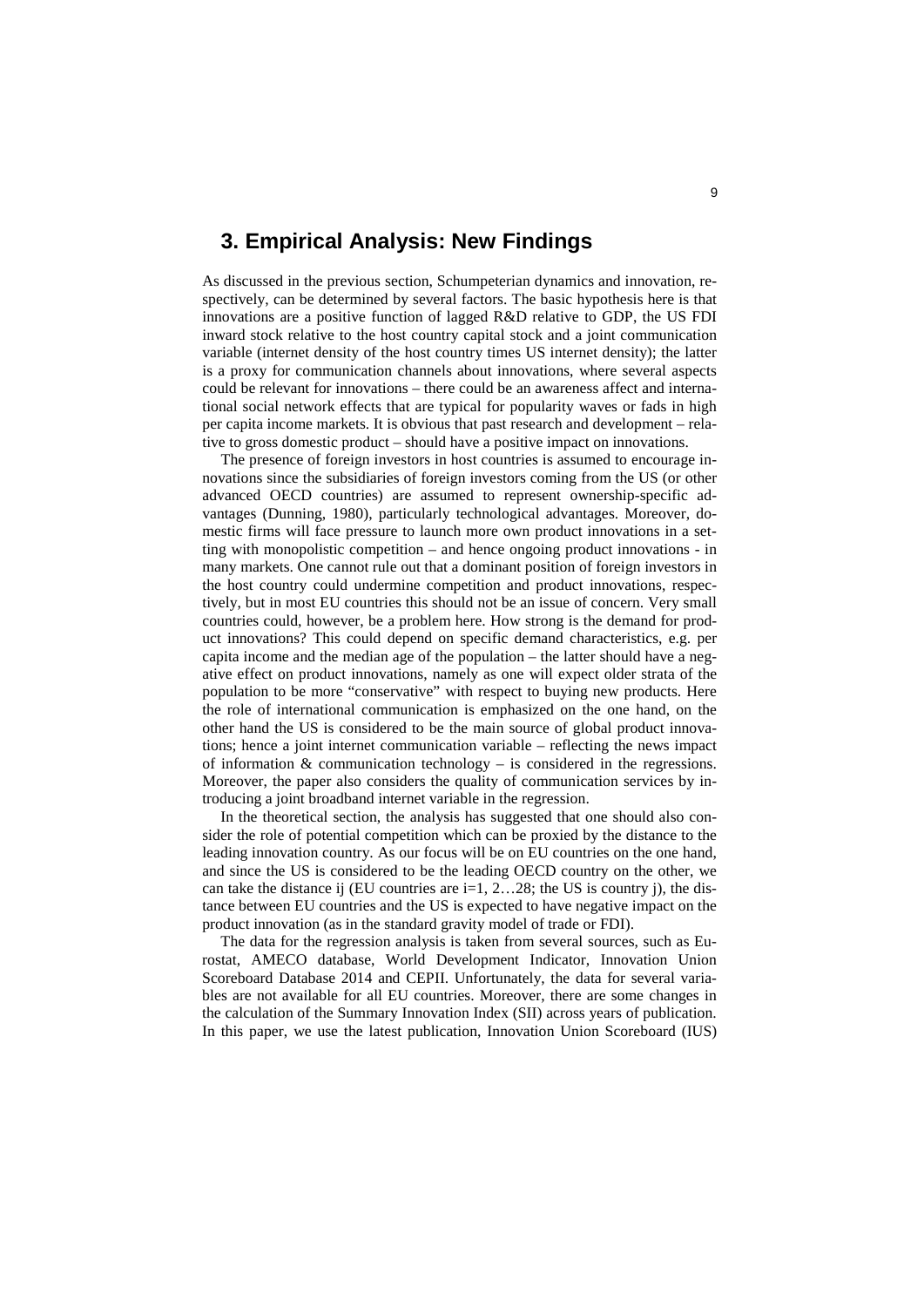2014 Database. To sum up, we have 175 observations for 25 EU countries during the period 2006-2012 in our regression model. The list of countries and the relevant variables are indicated in Table 2 and Table 3 respectively.

**Table 2. List of Countries**

| Austria        | Denmark | Hungary        | Luxembourg         | Slovakia       |
|----------------|---------|----------------|--------------------|----------------|
| Bulgaria       | Estonia | <b>Ireland</b> | <b>Netherlands</b> | Slovenia       |
| Croatia        | Finland | Italy          | Poland             | Spain          |
| Cyprus         | France  | Latvia         | Portugal           | Sweden         |
| Czech Republic | Germany | Lithuania      | Romania            | United Kingdom |

| Table 3. Data |  |
|---------------|--|
|               |  |

| <b>Variable</b>  | <b>Definition</b>                          | <b>Source</b>       | Unit           |
|------------------|--------------------------------------------|---------------------|----------------|
| Product          | Composite Innovation Index                 | <b>IUS</b> Database | Index          |
| Innovation       |                                            | 2014                |                |
| R&D per GDP      | R&D<br>Total<br>Intramural                 | Eurostat            | Percent        |
| $(t-2)$          | expenditure<br>per GDP<br>in<br>period t-2 |                     |                |
| FDI inward       | FDI inward (stock) from US                 | FDI inward          |                |
| per capital      | per Capital-stock                          | (stock) from US     |                |
| stock            |                                            | (Eurostat)          |                |
|                  |                                            | Capital stock       |                |
|                  |                                            | (AMECO)             |                |
| Internet         | Internet user per 100 people               | <b>WDI</b>          | Natural        |
|                  | EU multiply by<br>the<br>in                |                     | logarithm      |
|                  | Internet user per 100 people               |                     |                |
|                  | in the US                                  |                     |                |
| <b>Broadband</b> | Fixed broadband<br>internet                | <b>WDI</b>          | <b>Natural</b> |
|                  | subscribers per 100 people in              |                     | logarithm      |
|                  | the EU multiply by Fixed                   |                     |                |
|                  | broadband<br>internet                      |                     |                |
|                  | subscribers per 100 people in              |                     |                |
|                  | the US                                     |                     |                |
| FDI outward      | FDI outward (stock) to US                  | FDI outward         |                |
| per capital      | per Capital-stock                          | (stock) from US     |                |
| stock            |                                            | (Eurostat)          |                |
|                  |                                            | Capital stock       |                |
|                  |                                            | (AMECO)             |                |
| Distance         | The distance between the EU                | <b>CEPII</b>        | Natural        |
|                  | countries and the US                       |                     | logarithm      |

The diagnostic tests of the standard regression approaches (pooled, fixed effect, and random effect) suggest that the standard regression suffers from autocorrelation and heteroskedasticity. Moreover, the further test statistics also suggest that the model with time fixed effect is more preferable. Thus, the paper presents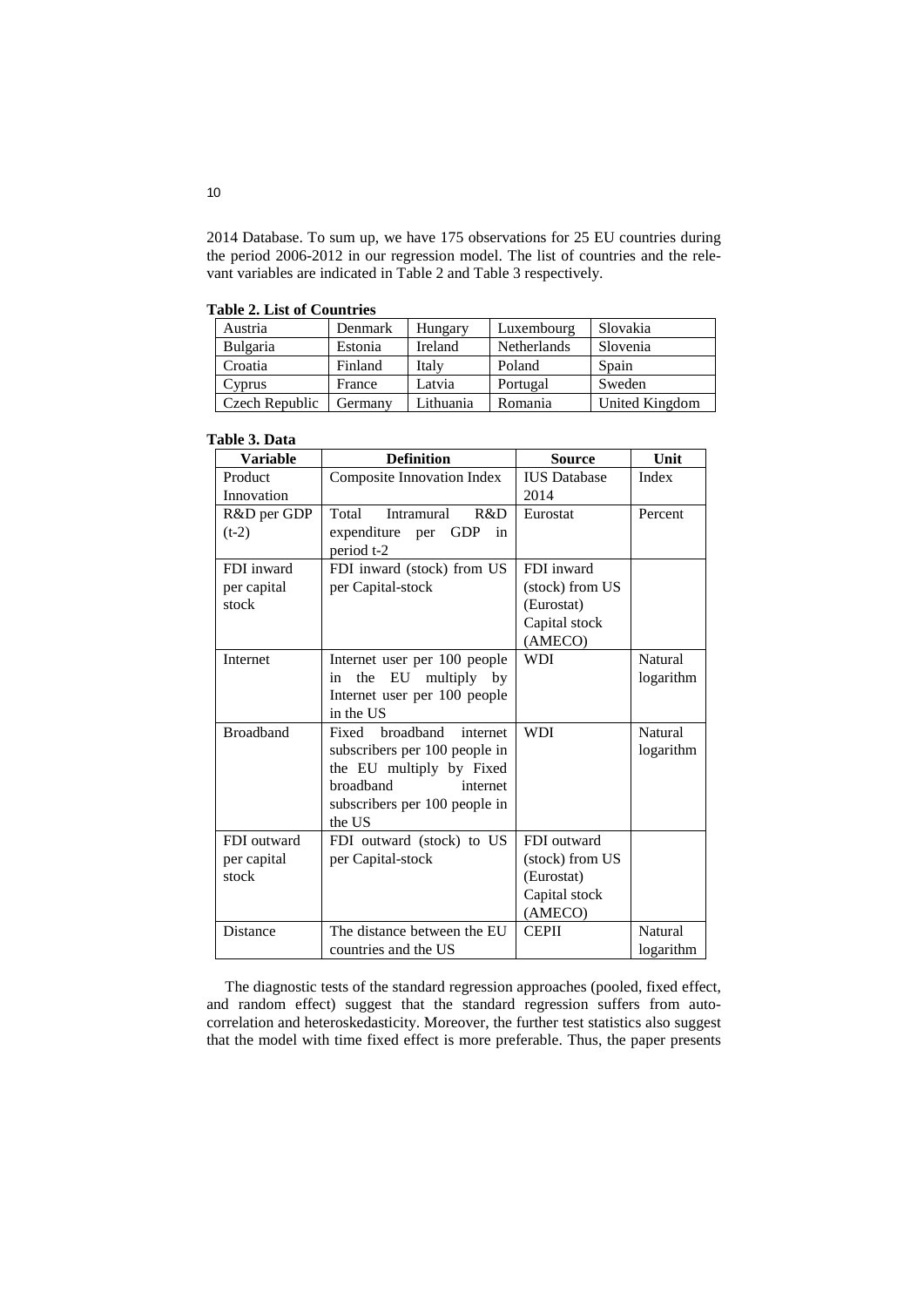the product innovation model with time effect which is estimated by using the Panel Corrected Standard Error (PCSE) and the Feasible Generalized Least Square (FGLS) method.

| Variable          | <b>PCSE</b> |            | <b>FGLS</b> |            |            |            |
|-------------------|-------------|------------|-------------|------------|------------|------------|
|                   | T           | П          | Ш           | IV         | V          | VI         |
| R&D per GDP       | $0.112***$  | $0.111***$ | $0.110***$  | $0.114***$ | $0.110***$ | $0.111***$ |
| $(t-2)$           | (10.833)    | (11.149)   | (10.310)    | (15.660)   | (15.229)   | (15.461)   |
| FDI Inward per    | $0.054*$    | $0.051*$   | 0.048       | $0.064***$ | $0.051***$ | $0.044**$  |
| capital stock     | (2.159)     | (1.977)    | (1.626)     | (4.398)    | (3.530)    | (3.076)    |
| Internet          | $0.078*$    | $0.069*$   | $0.070*$    | $0.080***$ | $0.079***$ | $0.059**$  |
|                   | (2.165)     | (1.996)    | (2.560)     | (3.753)    | (3.648)    | (3.283)    |
| <b>Broadband</b>  | $0.052*$    | $0.047*$   | 0.047       | $0.048***$ | $0.039**$  | $0.030*$   |
|                   | 2.314       | (2.173)    | (1.863)     | (3.770)    | (2.954)    | (2.544)    |
| Distance          |             | $-0.109$   | $-0.117**$  |            | $-0.160*$  | $-0.209**$ |
|                   |             | $(-1.474)$ | $(-2.725)$  |            | $(-2.391)$ | $(-3.193)$ |
| FDI Outward       |             |            | $-0.002$    |            |            | $-0.003$   |
| per capital stock |             |            | $(-0.761)$  |            |            | $(-0.904)$ |
| R-squared         | 0.876       | 0.878      | 0.881       |            |            |            |
| Time effect       | YES         | <b>YES</b> | YES         | <b>YES</b> | <b>YES</b> | <b>YES</b> |
| N                 | 175         | 175        | 166         | 175        | 175        | 166        |

**Table 4. Regression results**

Note: \* p<0.05, \*\* p<0.01, \*\*\* p<0.001

Table 4 presents six alternative models of product innovation. Generally, the results are consistent with our hypothesis. The coefficients of all independent variables from both approaches, across 6 alternative models, are roughly equal. The coefficient of lagged R&D-GDP ratios (lag is two years) is 0.112 under PCSE (Model I) and 0.114 under FGLS (Model IV) in the approach without the distance variable and the FDI outward variable; the coefficient is highly significant. If we consider the model with all possible independent variables, the coefficient of lagged R&D-GDP ratios is slightly lower, as much as 0.110 under PCSE (Model III) and 0.111 under FGLS (Model VI). It is noteworthy that the PCSE regression results have a high R-squared, namely about 0.88.

The US FDI inward variable is expected to have positive and significant impact on product innovation (except in Model III). The magnitude of the coefficient is between 0.044 - 0.064. This also implies the potential positive impact of the Transatlantic Trade and Investment Partnership project. The coefficients of both communication variables (internet and broadband) are positive and statistically significant. In terms of the magnitude, internet is expected to have stronger positive impact on product innovation relative to broadband. The proxy of potential competition is also significant and consistent with our hypothesis. It is noteworthy that the coefficient for the FDI inward variable is smaller once we introduce the distance variable, but this in turn is consistent with the logic of traditional FDI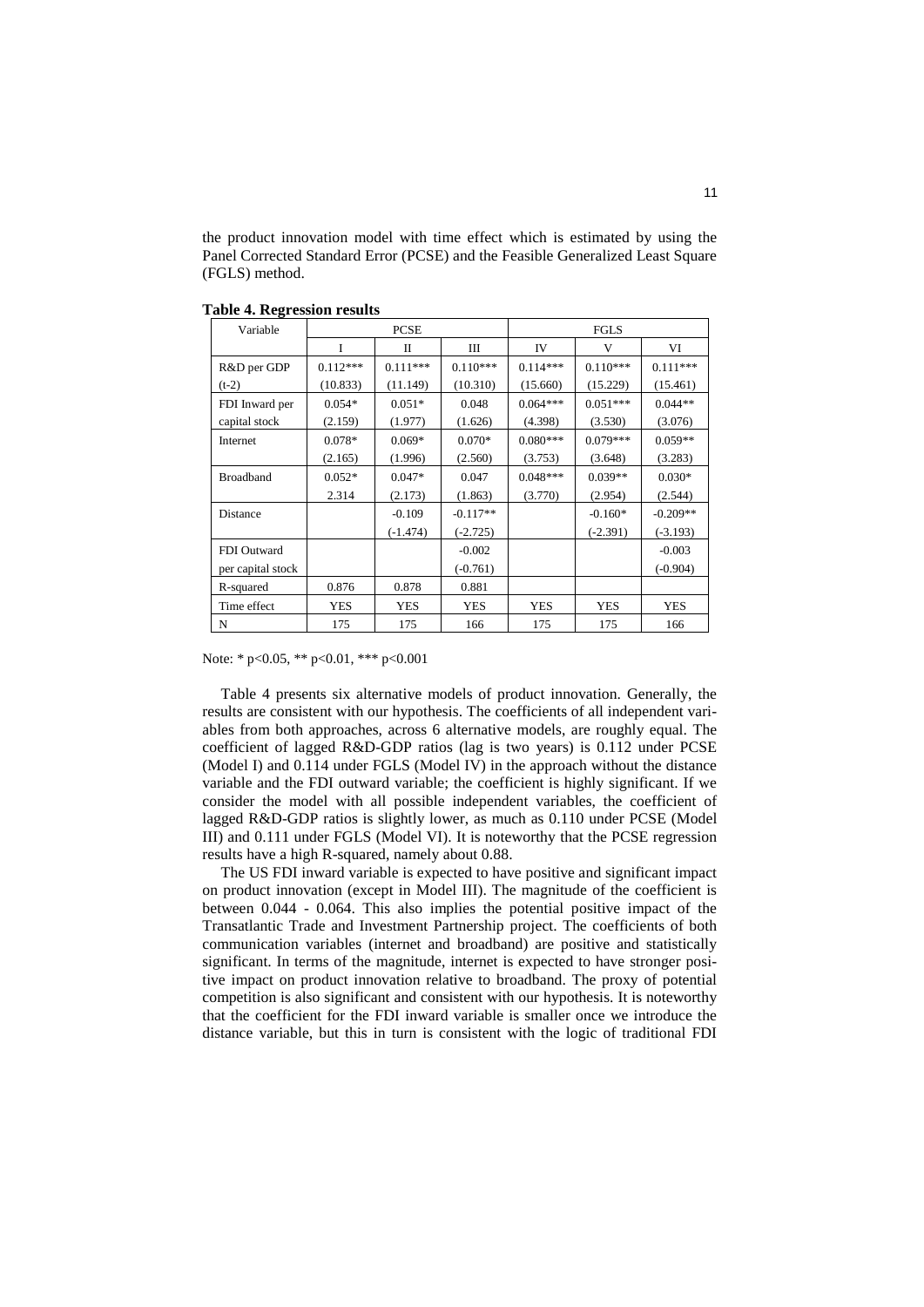gravity models; thus, however, it is not fully clear to what extent the distance variable reflects rather an FDI-related impact or a pure potential competition impact. Lastly, the FDI outward stock relative to the capital stock (of the home country) is not significant in all model specifications - with less number of observations, due to data availability problems.

A rather parsimonious specification – without the distance variable and outward FDI – shows highly significant results in the FGLS regression (FGLS IV) and, in the PCSA I regression, the analysis is also quite satisfactory. If the impact of US cumulated inward FDI in other regions of the world has a similar impact on host countries' product innovation dynamics – e.g. in Asia or Latin America – and if in turn product innovation dynamics explain a considerable part of output variance relative to trend, the global direct impact of US innovation dynamics would be much higher than traditionally thought. Here additional research should be conducted.

### <span id="page-12-0"></span>**4. Policy Conclusions**

It is fairly obvious that policymakers in low per capita income countries of the EU could try to encourage innovations strongly, not least in order to improve the current account position and economic growth, respectively. For all euro crisis countries, plus Italy and France, these considerations also seem to be particularly relevant. Countries could try to stimulate FDI inflows from the US and in this respect not only national measures are to be considered but also the potential impact of the Transatlantic Trade and Investment Partnership project. Moreover, it would be wise to invest more in digital networks and to encourage the broad use of fixed and mobile internet services in EU countries. In addition, policymakers could consider options for stronger R&D promotion in many EU countries, however, not in those where government R&D expenditures have exceeded that of the private sector for years (e.g. Portugal). It is highly implausible that the optimum R&D promotion would imply government R&D expenditures to exceed that of the private sector. In many leading OECD countries the split between the private sector and the government sector is roughly 2:1.

There are additional insights to be obtained from spatial regression analysis which is beyond the scope of the analysis presented here. To the extent that product innovations in country i have a positive spillover effect on country i' governments should consider a joint R&D promotion program. Jointly financing R&D is quite an exception to the rule in the EU, only some supranational R&D projects are financed from Brussels, the national policy layer clearly dominates R&D promotion.

To the extent that venture capital financing is important for young innovative firms one may emphasize that the lack of venture capital funding in many EU countries could also be considered as a barrier to higher R&D-GDP ratios and thus to higher future product innovation dynamics.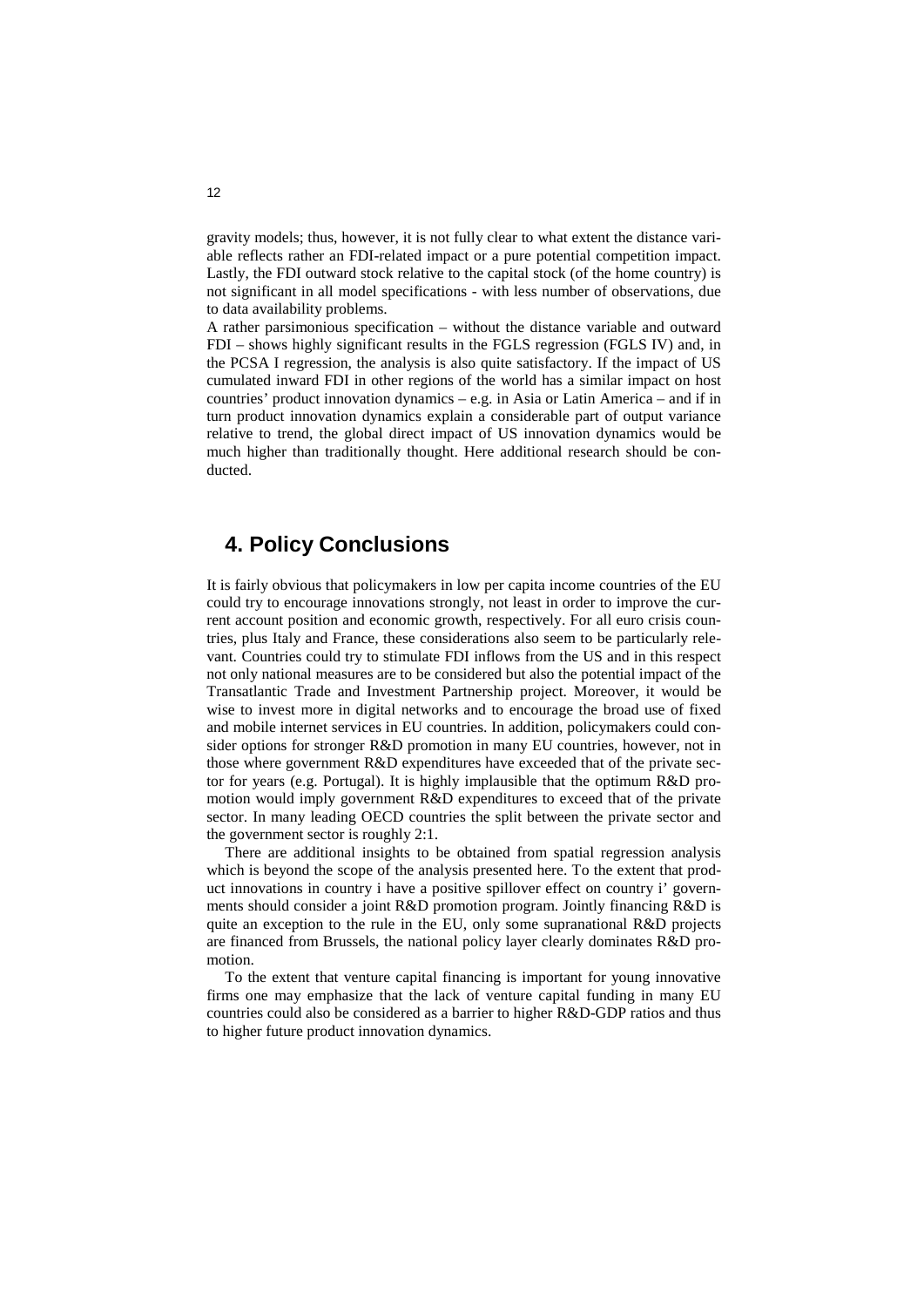An interesting question for future research is to what extent the current account is shaped by relative product innovation dynamics. In the context of the Vernon (1966) approach one may expect that more product innovations – relative to the rest of the world – should improve the current account position. If more data on product innovations for Europe and Asia become available one will have an interesting new research agenda for this issue, including the role of US FDI flows to European and Asian countries. It is also obvious that the TTIP negotiations between the EU and the US could have much higher benefits than the existing contributions in the literature – with a dominant focus on trade dynamics – suggest. Transatlantic trade and investment partnership could stimulate transatlantic foreign direct investment and thus reinforce product innovation dynamics that, in turn, will have considerable impact on output growth, employment and economic welfare. To the extent that transatlantic economic integration will bring about more transatlantic FDI flows – reflecting technology-intensive and knowledgeintensive production – there will be a rise of product innovations in the US and the EU which in turn will raise output and employment; the demand for skilled labor is expected to increase. Moreover, one should not rule out that insider problems in the labor market in the EU, emphasized e.g. by Hofer/Pichelmann (1999), will reduce through the presence of more inward FDI, as multinational companies could be less inclined than domestic firms to accept insider wage advantages. Economic policymakers should also, however, not underestimate other problems, namely biased allocation of capital caused by rather inefficient banking markets and capital markets with artificially low risk risk premiums: Those were typical in OECD capital markets in 2003-2006 and could bring about distortions in capital allocation, namely overinvestment in relatively risky sectors.

A critical issue is the distinction of product innovations and process innovations, particularly in the context of FDI inflows; and with respect to process innovations there is an additional need to distinguishing between FDI inflows into the manufacturing industry and in banking/services sector: The empirical evidence for Germany and the UK in the context of the EU single market is such (Barrel/Pain, 1997) that significant technology transfer effects were only observed in the field of manufacturing industry in the UK and Germany.

Policymakers should thus carefully study both the different role of process innovations and product innovations on the one hand, on the other hand they should look at the differential impact of inward FDI flows in the financial sector and the real economy, respectively. The EU2020 program is not very specific in this field and also leaves room for improvement in the field of international technology spillovers. The more such spillovers play a role in OECD countries – as may be expected in a world with increasing internet density – the more some form of international coordination of national R&D would be appropriate.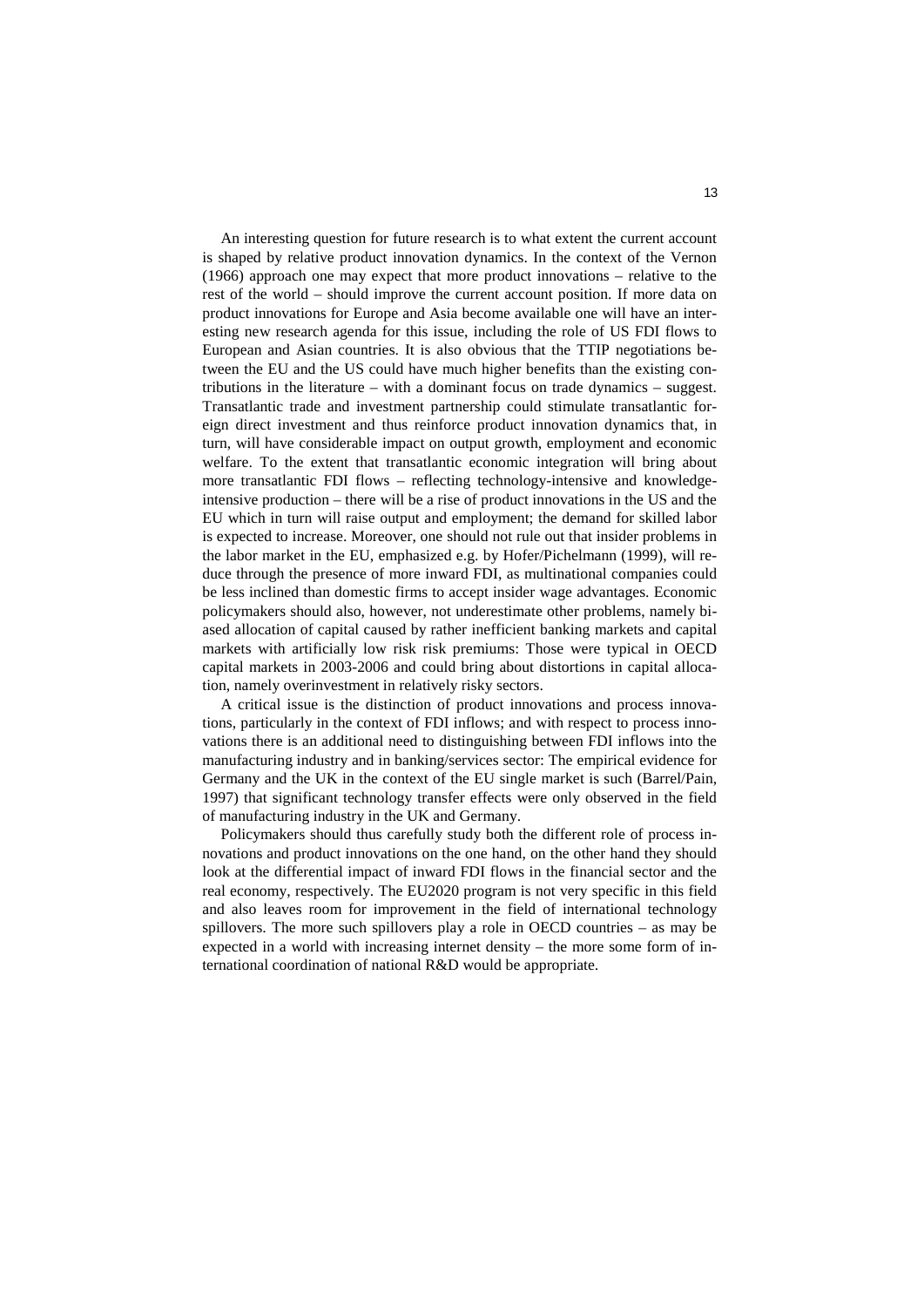#### <span id="page-14-0"></span>**References**

Agarwal R; Bayus BL (2002), The market evolution and sales takeoff of product innovations. *Management Science* 48(8): 1024-1041

Barrel, R.; Pain, N. (1997), Foreign Direct Investment, Technological Change, and Economic Growth within Europe, The Economic Journal, Vol. 107, 1770-1786.

Beise M (2005), Lead markets, innovation differentials and growth. *International Economics and Economic Policy* 1(4): 305-328

Bertschek I (1995), Product and process innovation as a response to increasing imports and foreign direct investment, *Journal of Industrial Economics*, 341-357.

Blind K; Jungmittag A (2004), Foreign Direct Investment, Imports and Innovation in the Service Industry. *Review of Industrial Organization*, 205-227.

Dunning JH (1980), Towards an eclectic theory of international production: some empirical tests. *Journal of International Business Studies* 11(1):9-31

Faber-Jan H, Barbara A (2004), Innovation capabilities of European nations: Cross-national analyses of patents and sales of product innovations. *Research Policy* 33: 193–207

Gort M; Klepper S (1982), Time paths in the diffusion of product innovations. *The Economic Journal* 92: 630-653

Gort M; Konakayama A (1982), A model of diffusion in the production of an innovation. *The American Economic Review* 72(5): 1111-1120

Irawan T; Welfens PJJ (2014), Transatlantic trade and investment partnership: sectoral and macroeconomic perspectives for Germany, the EU and the US. *International Economics and Economic Policy*, Forthcoming (online first May 2014)

Jovanovic B, Lach S (1989), Entry, exit and diffusion with learning by doing. The *American Economic Review* 79(4): 690-699

Jovanovic B; Lach S (1997), Product Innovation and the Business Cycle, *International Economic Review*, 3-22.

Jungmittag A; Welfens PJJ (2009), Liberalization of EU telecommunications and trade: theory, gravity equation analysis and policy implications. *International Economics and Economic Policy* 6: 23-39

Lin H; Lin E (2010), FDI, Trade and Product Innovations: Theory and Evidence, *Southern Economic Journal*, 434-464.

Vernon R (1966), International investment and international trade in the product cycle. *The Quarterly Journal of Economics* 80(2):190-207

14